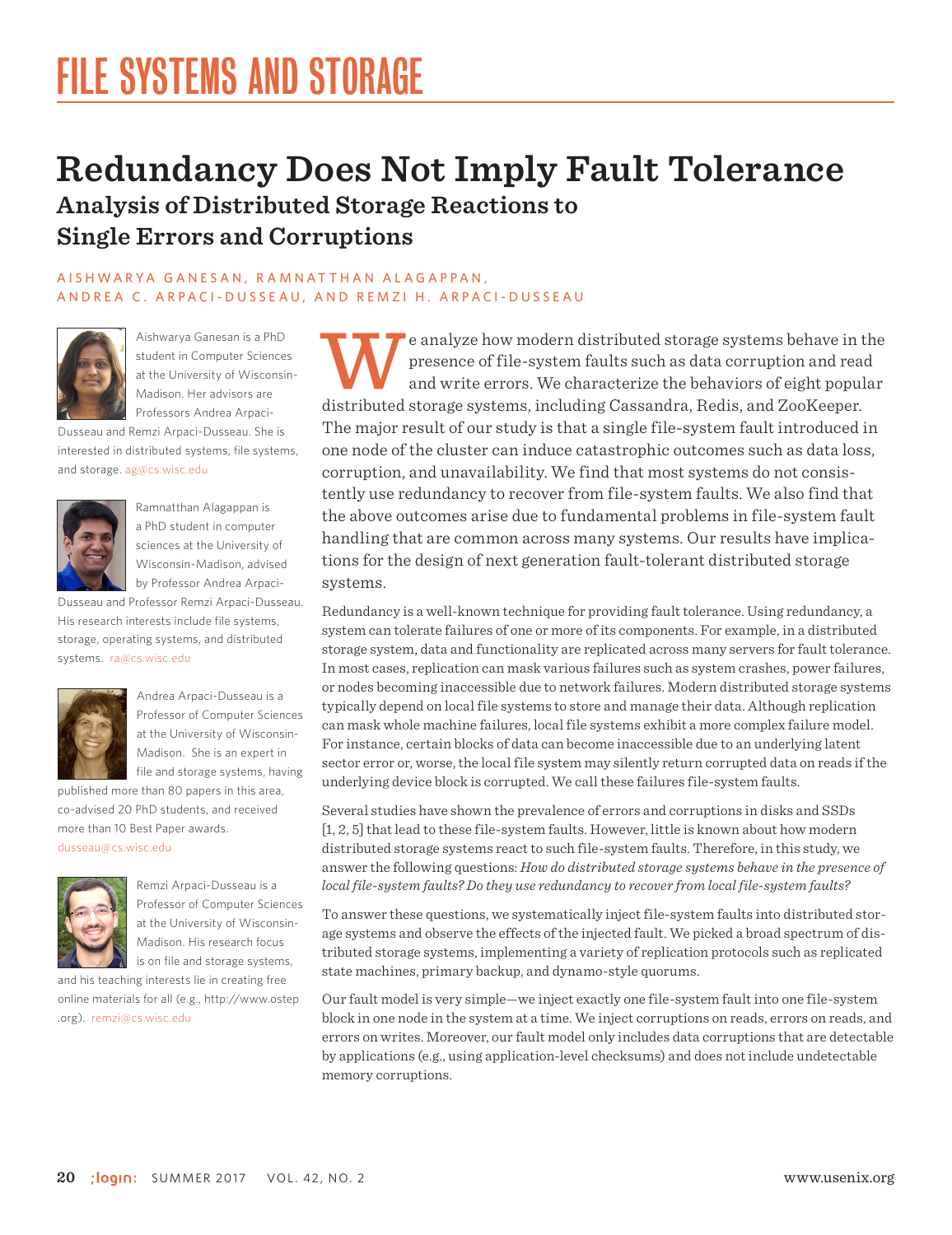### Redundancy Does Not Imply Fault Tolerance



**Figure 1:** User expectations. The figure shows a data item replicated on three servers in a distributed storage system. When one copy is corrupted, users typically expect that redundant copies will help recover from the single corruption.

A common and widespread expectation is that redundancy in higher layers (i.e., across replicas) enables recovery from local file-system faults. For instance, consider a data item that is replicated across three machines in a system as shown in Figure 1. What would a user expect if one of the copies of the data item in the system gets corrupted? Similarly, what if one of the blocks in one of the copies becomes inaccessible? It is completely reasonable for a user to expect that the corrupted data will be recoverable from the intact copies on other replicas and that the user never sees the corrupted data.

Unfortunately, from our study, we find that redundancy does not provide fault tolerance in many distributed storage systems. We find several pieces of evidence where a single file-system fault in only one node leads to catastrophic outcomes such as data loss, silent user-visible corruption, unavailability, or sometimes even the spread of corrupted data to other intact replicas. Table 1 shows the prevalence of various undesirable behaviors across multiple systems. Note that since the system has redundant copies of data and we inject only one fault at a time, these behaviors are surprising and undesirable.

#### *Why does redundancy not imply fault tolerance?* One

might wonder whether the discovered outcomes arise simply due to some implementation-level bugs that could be fixed by moderate developer effort. Unfortunately, from our study, we find that the above outcomes arise due to some alarming and fundamental root causes in file-system fault tolerance that are common to many distributed storage systems.

The first fundamental problem we observe is that *faults are often undetected locally* by the nodes in a distributed storage system, leading to harmful effects such as corrupted data being returned to the users. Second, even when systems reliably detect faults, in most cases, they *simply crash* instead of using redundancy to recover from the fault. Third, many systems *do not discern corruptions caused due to crashes from other corruptions*, resulting in many data loss cases. Finally, we find that local fault-handling



**Table 1:** Catastrophic outcomes: summary. The table shows the summary of catastrophic outcomes resulting from a single file-system fault. A shaded box for a system indicates that we discovered at least one instance of the outcome mentioned on the left.

behaviors and global distributed protocols *interact in an unsafe manner,* leading to propagation of corruption or data loss.

As distributed storage systems are emerging as the primary choice for storing critical user data, carefully building them to tolerate file-system faults is important. Our study is a step in this direction, and we hope that our results will lead to discussions and future research to improve the resiliency of next generation cloud storage systems. The full version of our work was published in FAST '17 [3]. Our testing framework is publicly available at [http://research.cs.wisc.edu/adsl/Software/cords.](http://research.cs.wisc.edu/adsl/Software/cords)

#### **Methodology**

In this section, we first discuss the fault model and then describe our methodology to study how distributed storage systems react to local file-system faults.

#### *Fault Model*

Our fault model is very simple—we inject a single fault into a single file-system block exactly one node at a time. We inject these faults into file-system user data and not the file-system metadata. The reason for this is simple: the file system is responsible for maintaining the integrity of its metadata, while applications should take care of their on-disk data.

Our fault model captures the behavior of different real file systems. Consider that the nodes of a distributed storage system run on an ext4 file system. If the underlying device block is corrupted, ext4 returns corrupted data as-is to applications since it does not have checksums for user data. On the other hand, consider a file system such as btrfs that maintains checksums for user data; such a file system transforms an underlying block corruption into a read error.

To capture these different file system behaviors, our fault model injects three types of faults: corruption on reads, error on reads, and error on writes. Our fault model assumes detectable corruptions (e.g., corruptions detectable using application-level check-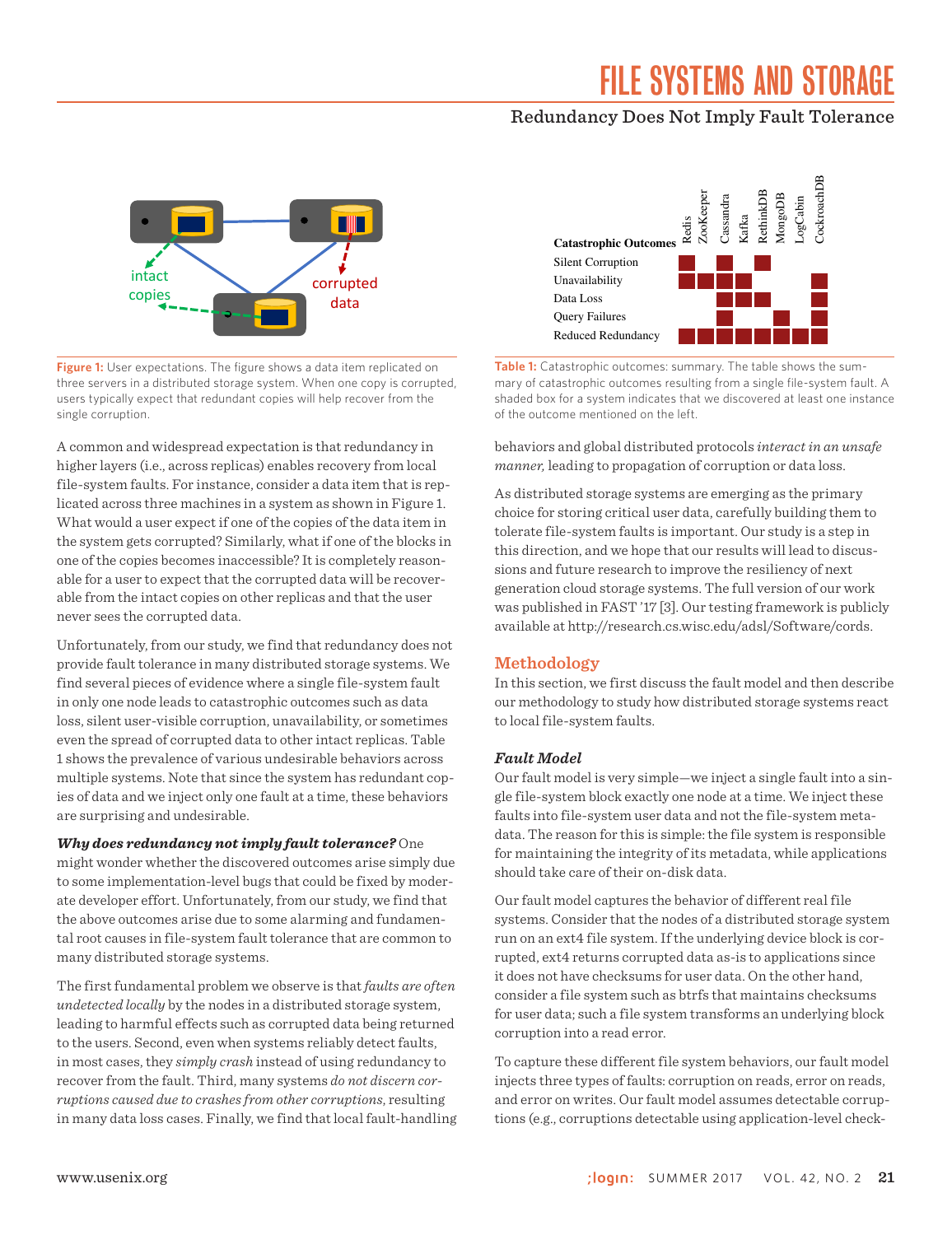### Redundancy Does Not Imply Fault Tolerance



Figure 2: Fault injection methodology. errfs injects faults into one filesystem block one node at a time. For each fault, we need to observe the local behavior and the global effect.

sums) and does not include arbitrary memory corruptions that are not detectable by applications (e.g., corruptions introduced before checksum computation or corruptions introduced after checksum verification).

#### *Fault Injection*

To study how distributed storage systems react to local file-system faults, we build a framework called CORDS, which includes the following key pieces: *errfs*, a user-level FUSE file system that systematically injects file-system faults, and *errbench*, a suite of system-specific workloads which drives systems to interact with their local storage.

To understand how our fault-injection methodology works, consider a distributed storage system with three nodes, as shown in Figure 2. We configure the system to run atop errfs and run a system-specific workload multiple times, each time injecting a single fault for a single file-system block in a single node. Assume that for a particular run we would like to inject a read corruption for block *B1* on server 1. After reading the blocks from the disk, errfs corrupts *B1* before returning to the server. To emulate errors, errfs does not perform the operation but simply returns an appropriate error code.

#### *Behavior Inference*

In a distributed system, multiple nodes work with their local file system to store user data. When a fault is injected in a node, we need to observe two things: first, the *local behavior* of the node where the fault is injected. Locally, the faulty node could *crash*, *retry* the operation, detect and *ignore the faulty data*, or perform *no detection or recovery*, etc.

Second, we need to observe the *global effect* of the injected fault. The global effect of a fault is the result that is externally visible. Ideally, we should not observe any harmful effect since the data



**Figure 3:** Behavior analysis of Redis read. The figure shows local behaviors and global effects when corruptions and read errors are injected in various on-disk logical structures during read workload in Redis. The grid on the left shows the local behavior of the node where the fault is injected, and the one on the right shows the cluster-wide global effect of the injected fault. The annotation on the top of a grid shows the type of fault: for example, "Corrupt" means that we inject data corruption using errfs. The annotation between the grids shows the on-disk logical structure in which the fault is injected. Annotations on the bottom show where a particular fault is injected (L - leader, F - follower).

is replicated and we inject only one fault at a time. Some adverse global effects that could occur include data loss, user-visible corruption, read-unavailability, write-unavailability, unavailability, or query failure. These local behaviors and global effects for a given workload and a fault might vary depending on the role played (leader or follower) by the node where the fault is injected.

#### **Behavior Analysis**

We studied the following eight distributed storage systems using CORDS, our framework for injecting faults: Redis (v3.0.4), ZooKeeper (v3.4.8), Cassandra (v3.7), Kafka (v0.9), RethinkDB (v2.3.4), MongoDB (v3.2.0), LogCabin (v1.0), and CockroachDB (beta-20160714).

#### *An Example: Redis*

To illustrate our behavior analysis, we use Redis as an example. Redis is a data structure store with a leader and set of followers. On a write request, data is appended to the *append-only file* and also replicated on to the followers. The append-only file is periodically snapshotted into the Redis *database\_file*.

Figure 3 shows the behaviors of Redis when faults are injected during a read workload. We represent our results in grids like the ones shown in the figure. We inject different faults such as corruption and read or write errors into either a leader or a follower one at a time and for different on-disk structures. The on-disk structures take the form: *file\_name.logical\_entity*. We derive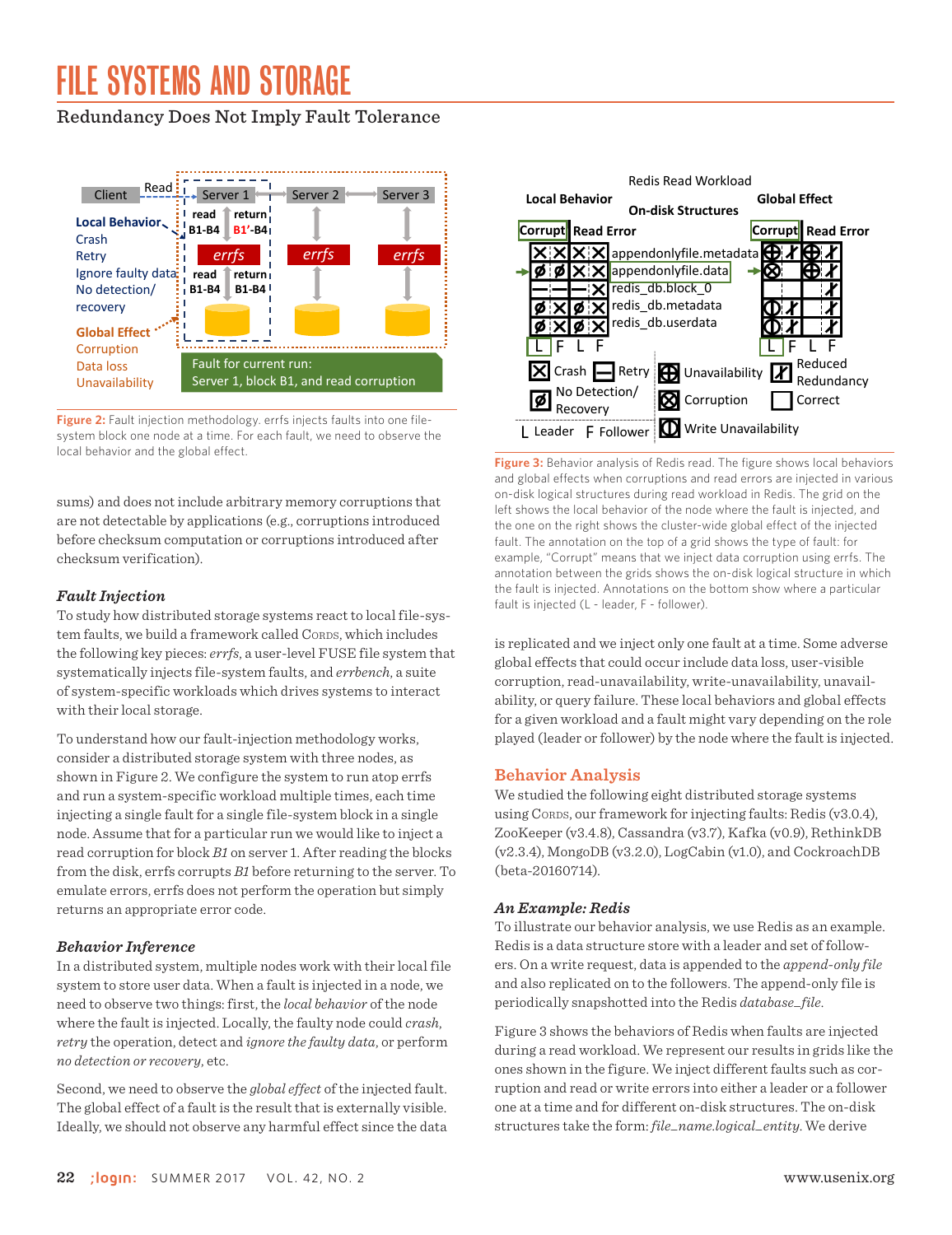### Redundancy Does Not Imply Fault Tolerance



**Figure 4:** Redundancy does not provide fault tolerance. The figure shows a sample of catastrophic outcomes such as corruption, data loss, unavailability, query failures, and reduced redundancy that occur across many systems. These outcomes (global effects) occur when corruptions, read errors, and write errors are injected in various on-disk logical structures during read and write workloads in different distributed storage systems.

the logical entity name from our understanding of the on-disk format of the file. For each injected fault, we observe how the system behaves.

For example, when there are corruptions in the data in the append-only file on the leader (highlighted with outlining in the figure), the corruption is undetected (local behavior), and the corrupted data is silently returned (global effect). Redis does not use checksums for append-only file user data; thus, it does not detect corruptions. Moreover, the resynchronization protocol in Redis propagates corrupted user data from the leader to the followers leading to a global user-visible corruption. We repeat this analysis by running the read workload multiple times, each time injecting a different fault into a different on-disk structure.

We also repeat the analysis for other systems for read and write workloads. These results and analyses are presented in detail in our FAST '17 paper [3]. We will use the results from this behavior analysis of various systems to draw observations in the rest of this article.

#### *Major Results*

The most important overarching lesson from our study is this: a single file-system fault can induce catastrophic outcomes in most modern distributed storage systems. Despite the presence of checksums, redundancy, and other resiliency methods prevalent in distributed storage, a single file-system fault can lead to data loss, corruption, unavailability, and, in some cases, the spread of corruption to other intact replicas. Figure 4 shows a sample of results that illustrate the prevalence of catastrophic problems across multiple systems.

In most cases, the problems shown in Figure 4 are not caused by simple implementation bugs. Rather, they are caused due to some fundamental problems in file-system fault tolerance that are common to many distributed storage systems.

#### **Fundamental Problems**

We now discuss some of the fundamental root causes that are responsible for the catastrophic problems that we discover in all systems.

#### *Faults Are Often Undetected Locally*

The first fundamental problem we observe is that faults are often undetected locally. These locally undetected faults might lead to harmful global effects. For example, a locally undetected corruption could result in a global silent corruption.

Figure 5 shows how a locally undetected fault leads to harmful global effects in Cassandra. The figure shows the case where the user data in the *sstable* on one node is corrupted. Cassandra does not detect this corruption using checksums when compression is not enabled. Thus, any read request for this data item to the corrupted replica will silently receive corrupted data. Further, the



**Figure 5:** Faults are often undetected locally. The figure shows how a locally undetected fault can lead to harmful global effects in Cassandra.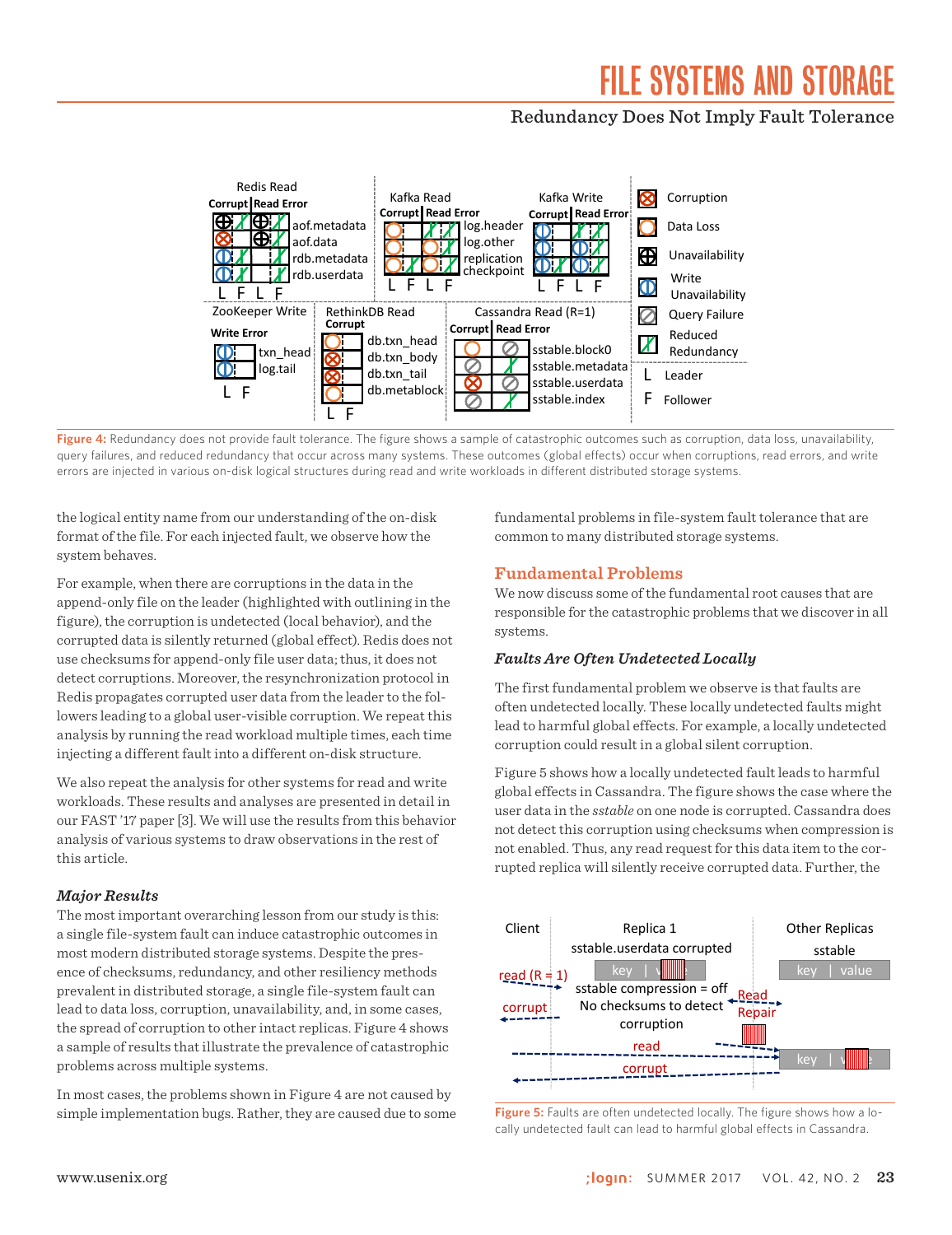### Redundancy Does Not Imply Fault Tolerance



**Figure 6:** Crashing is the most common local reaction. The figure shows that crashing is the most common local reaction when corruptions are introduced into various on-disk structures during the read workload in MongoDB and ZooKeeper.

read repair protocol that fixes stale versions of data propagates the corruption to other replicas. Many other systems exhibit similar problems (e.g., RethinkDB and Redis); these systems completely trust and rely upon the lower layers in the storage stack to handle data integrity problems.

#### *Crashing Is the Most Common Reaction*

The next fundamental problem is that crashing is the most common local reaction. Many systems do reliably detect faults, but in most cases they simply crash on detecting a fault instead of using redundancy to recover from the fault. For example, MongoDB and ZooKeeper have checksums for most of their on-disk data structures to detect corruptions. Figure 6 shows the local behavior of these systems when corruptions are introduced into various on-disk structures during the read workload. As shown in the figure, nodes in MongoDB and ZooKeeper simply crash on detecting a corruption. We observe the same behavior in many other systems.

Although crashing does not result in a harmful effect immediately, it introduces the possibility of an imminent unavailability. Moreover, since storage faults could be persistent, simply restarting the faulty node does not help; the node would encounter the same fault and crash again. Solving such cases requires some manual intervention, which is often error-prone and cumbersome. Although crashing may seem like a good strategy to employ, in a distributed system there are opportunities to recover from local faults using copies on other intact replicas.

#### *Crashing and Corruption Handling Are Entangled*

The next observation we make is that crash and corruption handling are entangled. We illustrate this using Kafka. Kafka is a persistent distributed message queue in which the messages



**Figure 7:** Crash and corruption handling are entangled. The figure shows how entanglement in crash and corruption handling could lead to a local data loss of committed data in Kafka.

are stored in a log. Incoming messages are appended to the log, and each message is checksummed. Consider that a Kafka node crashes during an append of message 2 as shown in Figure 7. When the node recovers from the crash, it detects a checksum mismatch because of the partially appended entry. As a recovery action, the node truncates the log at message 1. Note that message 2 is uncommitted as the node crashed while appending it. Hence, it is safe to truncate the uncommitted message in this case.

On the other hand, consider the case where all messages 0, 1, and 2 are persisted safely on disk, but the block holding message 1 is corrupted. Kafka detects this corruption using checksums, but it truncates the log at message 0 since it treats this disk corruption as a corruption that occurred due to a crash. Note that messages 1 and 2 were committed and it is not safe to lose them. Since Kafka conflates the handling of a disk corruption and a corruption due to a crash, it loses committed data.

Developers of RethinkDB and LogCabin agree that entanglement is a problem. Thus, there is a need to disentangle corruptions due to crashes from other types of corruptions.

#### *Unsafe Interaction between Local and Global Protocols*

Next, we observe that the local behavior of a faulty node and the global protocols interact in unsafe ways. We illustrate this again using Kafka. Recall that the Kafka node treats a disk corruption the same way it treats a corruption due to a crash, resulting in a data loss. However, this data loss is the local behavior of the corrupted node. Assume that this data loss occurred on node 1. Other nodes still have the data as shown in Figure 8.

Kafka maintains a piece of metadata that contains information about replicas that are in-sync; any node in this set has all the committed data and is eligible to become a leader. In this case,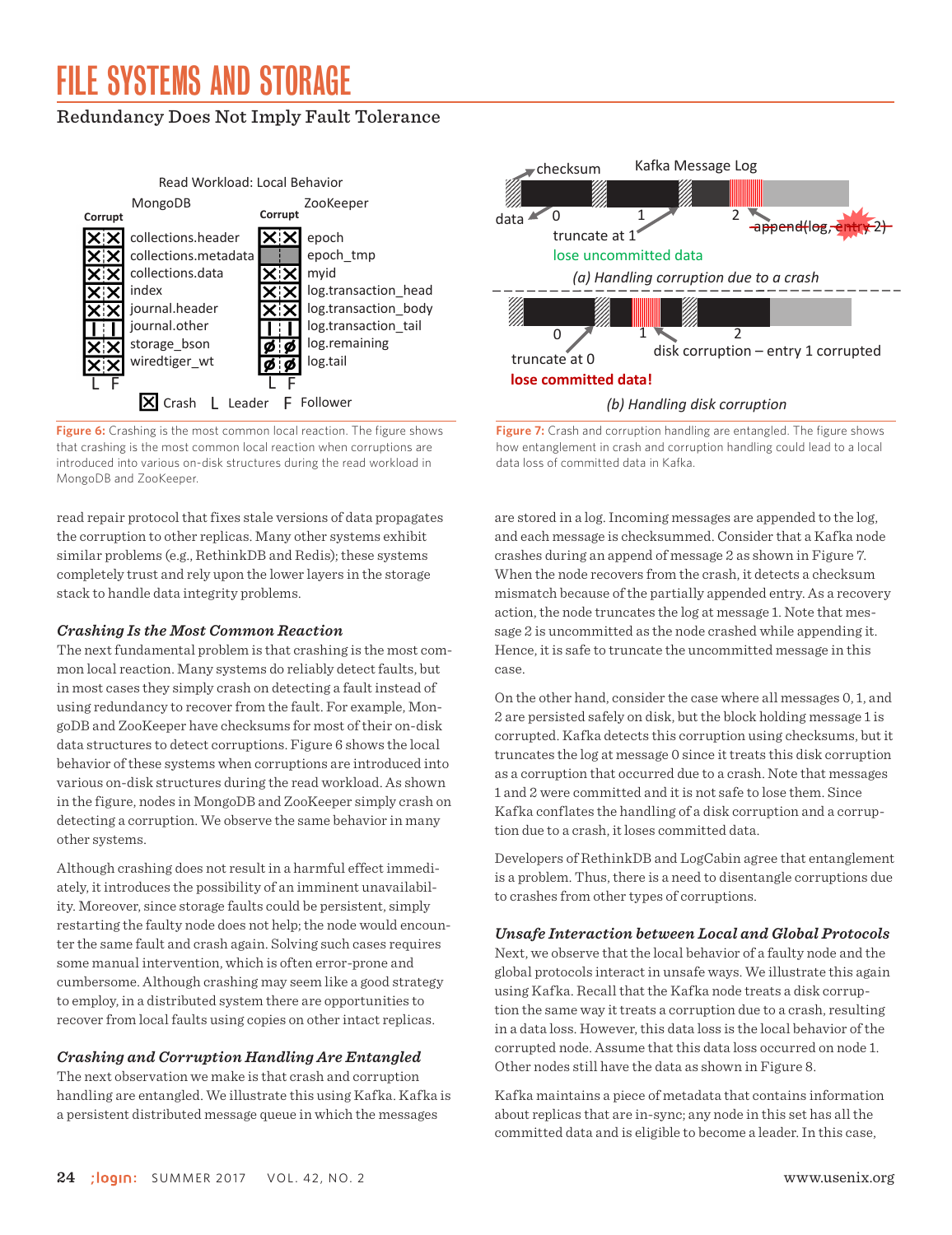### Redundancy Does Not Imply Fault Tolerance



**Figure 8:** Unsafe interaction between local behaviors and global protocols. The figure shows how local fault-handling behaviors in Kafka interact with the global leader election protocol in an unsafe manner. Node 1, which lost committed data due to entanglement in crash and corruption handling, is elected as the leader, resulting in data loss and write unavailability.

node 1, which lost committed data, is not removed from the set of in-sync replicas and is elected as the leader. Thus, any further reads return only message 0, resulting in a silent data loss. Moreover, the leader also instructs the followers to truncate the log at message 0 which triggers an assertion at followers, resulting in their crash. Thus, all future writes become unavailable. The unsafe interaction between local behavior (i.e., to truncate the log) and the global protocol (leader election) in Kafka leads to a data loss and write unavailability. Thus, there is a need for synergy between local behaviors and global protocols to avoid such problems.

#### *Fundamental Problems: Summary*

Table 2 shows how the fundamental problems are common across many systems. We observe that all systems we studied simply crash on detecting a fault in many cases. In some cases, systems take incorrect recovery action on detecting a fault, leading to undesirable behaviors. We also observe that all systems miss opportunities to recover from local file-system faults using redundancy.

#### **Conclusion**

Most popular distributed systems we studied are not yet resilient to local file-system faults. Although a body of research work and enterprise storage systems provide software guidelines to tackle partial file-system faults, such wisdom has not filtered down to commodity distributed storage systems. Our findings provide motivation for distributed systems to build on existing research work to tolerate practical faults other than crashes.

Our study provides four important lessons for future distributed storage system design. First, in the world of layered storage stacks that run on commodity hardware, faults are common;



**Table 2:** Fundamental problems summary. The table shows the summary of the fundamental problems across all the systems we studied. A shaded box for a system indicates that we observed at least one instance of the problem mentioned on the left.

thus, distributed storage systems need to detect such faults carefully. Second, in a distributed system, several unavoidable cases such as power faults and network failures can cause nodes to be unavailable. In cases where automatic recovery is possible, simply crashing is not the optimal behavior. Next, by disentangling corruptions caused by a crash from other types of corruptions and by handling them differently, storage systems can avoid many problems. Finally, local fault-handling behavior has global implications for distributed systems. Distributed storage system developers need to fully understand this interaction in order to improve reliability.

We hope that our study and results will provide direction for the design of more robust distributed storage systems. Our faultinjection framework is available at [http://research.cs.wisc.edu](http://research.cs.wisc.edu​/adsl/Software/cords) [/adsl/Software/cords](http://research.cs.wisc.edu​/adsl/Software/cords).

#### *Acknowledgments*

We thank the anonymous FAST reviewers, Hakim Weatherspoon (our shepherd), and Rik Farrow for their insightful comments. We thank the members of the ADSL and the developers of CockroachDB, LogCabin, Redis, RethinkDB, and ZooKeeper for their valuable discussions.

This material was supported by funding from NSF grants CNS-1419199, CNS-1421033, CNS-1319405, and CNS1218405, DOE grant DE-SC0014935, as well as donations from EMC, Facebook, Google, Huawei, Microsoft, NetApp, Samsung, Seagate, Veritas, and VMware. Finally, we thank CloudLab [4] for providing a great environment for running our experiments. Any opinions, findings, and conclusions or recommendations expressed in this material are those of the authors and may not reflect the views of NSF, DOE, or other institutions.